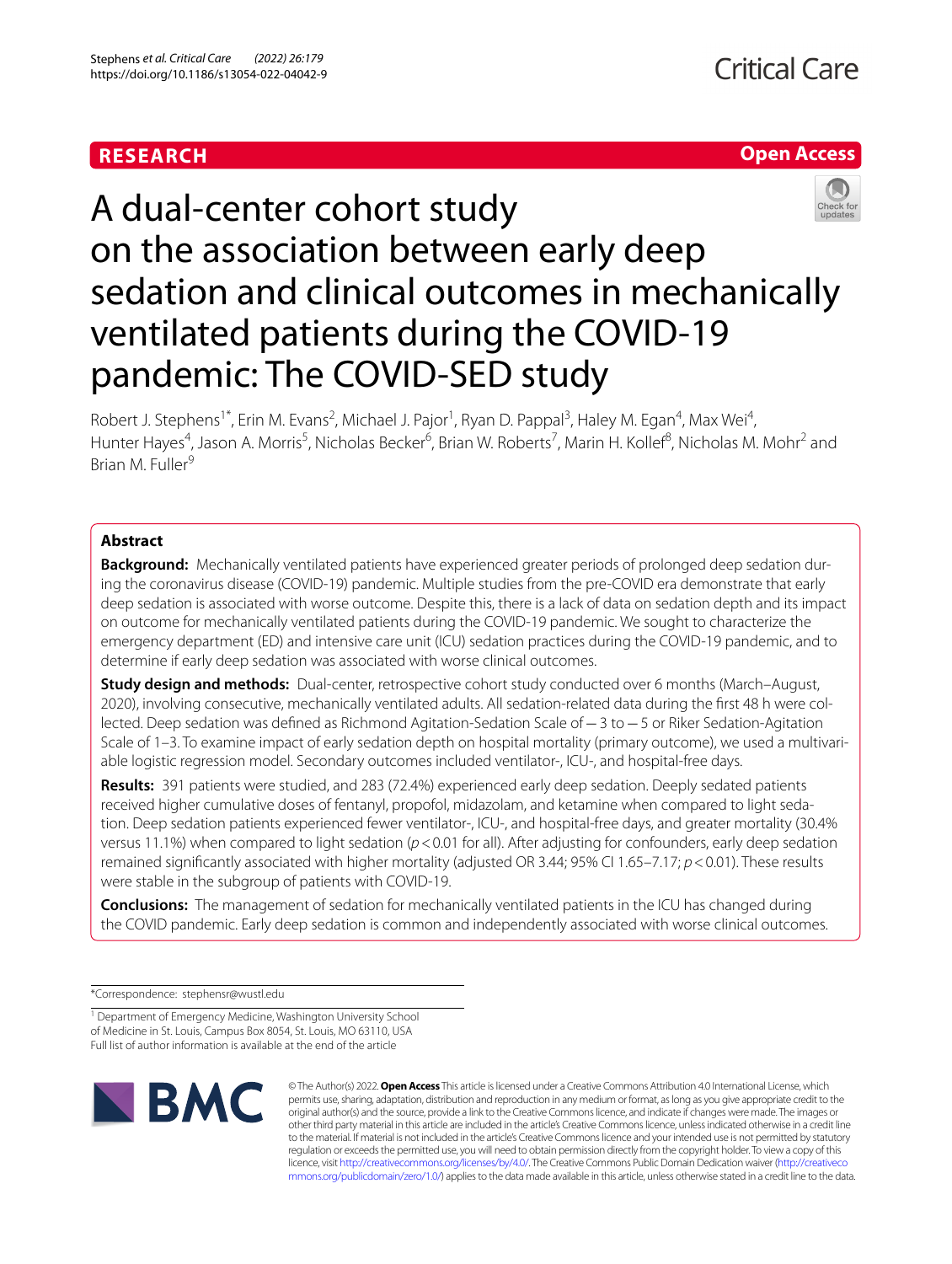A protocol-driven approach to sedation, targeting light sedation as early as possible, should continue to remain the default approach.

**Keywords:** COVID, Deep sedation, Emergency department, Mechanical ventilation

## **Introduction**

Approximately 95% of all critical care interventional trials have failed to demonstrate beneft on clinical outcomes [[1\]](#page-10-0). Despite this, outcomes for the critically ill have improved over the last several decades, owing not to disease- or syndrome-specifc interventions, but secondary to improved supportive routine care. Generated from well-designed clinical trials and now guidelinesupported, some of these routine care practices include lung-protective ventilation with lower tidal volume, conservative fuid management, the use of checklists, and early mobility [\[2](#page-10-1)[–5\]](#page-10-2). Sedation management is another critical supportive therapy in mechanically ventilated patients. Specifcally, a protocol-driven approach, which favors paired spontaneous awakening (SAT) and breathing (SBT) trials, along with light levels of sedation, improves outcome  $[6–12]$  $[6–12]$  $[6–12]$ . The early period of respiratory failure [i.e., the emergency department (ED) and frst 48 h of intensive care unit (ICU)] may be especially critical to reduce the overall time spent with periods of deep sedation and coma [[13–](#page-10-5)[19](#page-11-0)].

However, there is little rigorous data on sedation depth and its impact on outcome for mechanically ventilated patients during the coronavirus disease (COVID)-19 era. As an example, a PubMed search (conducted on October 7, 2021) for "COVID-19" yielded 184,897 results; "COVID-19 AND sedation" yielded only 287, of which only one cohort study examined the impact of sedation depth on outcome [\[20](#page-11-1)]. In a comparison of patients with COVID-19-associated acute respiratory distress syndrome (ARDS) with historical ARDS controls, deep sedation and coma were common and associated with increased mortality [\[20](#page-11-1)]. High rates of delirium and coma have been observed in critically ill patients with COVID-19 infection [\[21](#page-11-2)]. Concerns have been raised that surges of COVID-19 cases have impacted the care of critically ill patients without COVID-19 disease, potentially worsening outcomes [[22\]](#page-11-3). Overall, these fndings suggest that the impact of early deep sedation on outcome during the COVID-19 pandemic, for patients with and without COVID-19, is incompletely understood.

We therefore conducted the COVID-SED Study to: (1) further characterize ED and ICU sedation practices during the COVID-19 pandemic; and (2) test the hypothesis that early deep sedation is associated with worse clinical outcomes.

# **Methods**

## **Study design**

This is a retrospective cohort study conducted over 6 months (March–August, 2020), involving consecutive adult mechanically ventilated patients admitted to ICUs at Barnes-Jewish Hospital in Saint Louis and at the University of Iowa Hospital, both in the United States. Both sites use ICU sedation protocols, which advocate for addressing analgesia frst and controlling pain, then addressing sedation. Sedation depth is monitored using a validated scale including the Richmond Agitation-Sedation Scale (RASS) and the Riker Sedation-Agitation Scale (SAS). Benzodiazepines are avoided if possible. For difficult to sedate patients, co-sedation with ketamine, antipsychotics, or other agents is included. Delirium is monitored with CAM-ICU at least every 12 h.

The study is reported in accordance with the Strengthening Reporting of Observational Studies in Epidemiol-ogy (STROBE) Statement. (Additional file [1\)](#page-9-0) [\[23](#page-11-4)]. The Institutional Review Board (IRB) and Human Research Protection Office (HRPO) at each site approved the study with waiver of informed consent prior to study initiation (IRB # 202009119 and 202009604).

### **Participants**

All consecutive mechanically ventilated adult patients admitted to the ICU from the ED were screened via established electronic screening procedures. Inclusion criterion: (1) age > 18 years; and (2) receipt of mechanical ventilation via an endotracheal tube. In addition to mechanically ventilated patients admitted from the ED, all other mechanically ventilated COVID-19 patients admitted to the intensive care unit were screened for inclusion. This was done to capture all patients with COVID-19 during the 6-month enrollment period, provided they satisfed all other inclusion and exclusion criteria. Exclusion criteria targeted patients in whom duration of mechanical ventilation was unlikely to be altered by sedation management or those in whom acute injury could act as a confounder with sedation depth: (1) death or transition to comfort measures within 24 h; (2) acute neurologic injury (e.g. stroke, intracranial hemorrhage, traumatic brain injury, cardiac arrest with residual neurologic defcit, status epilepticus, drug overdose, fulminant hepatic failure); (3) transfer to another hospital; (4) chronic/home ventilation; (5) direct admission to the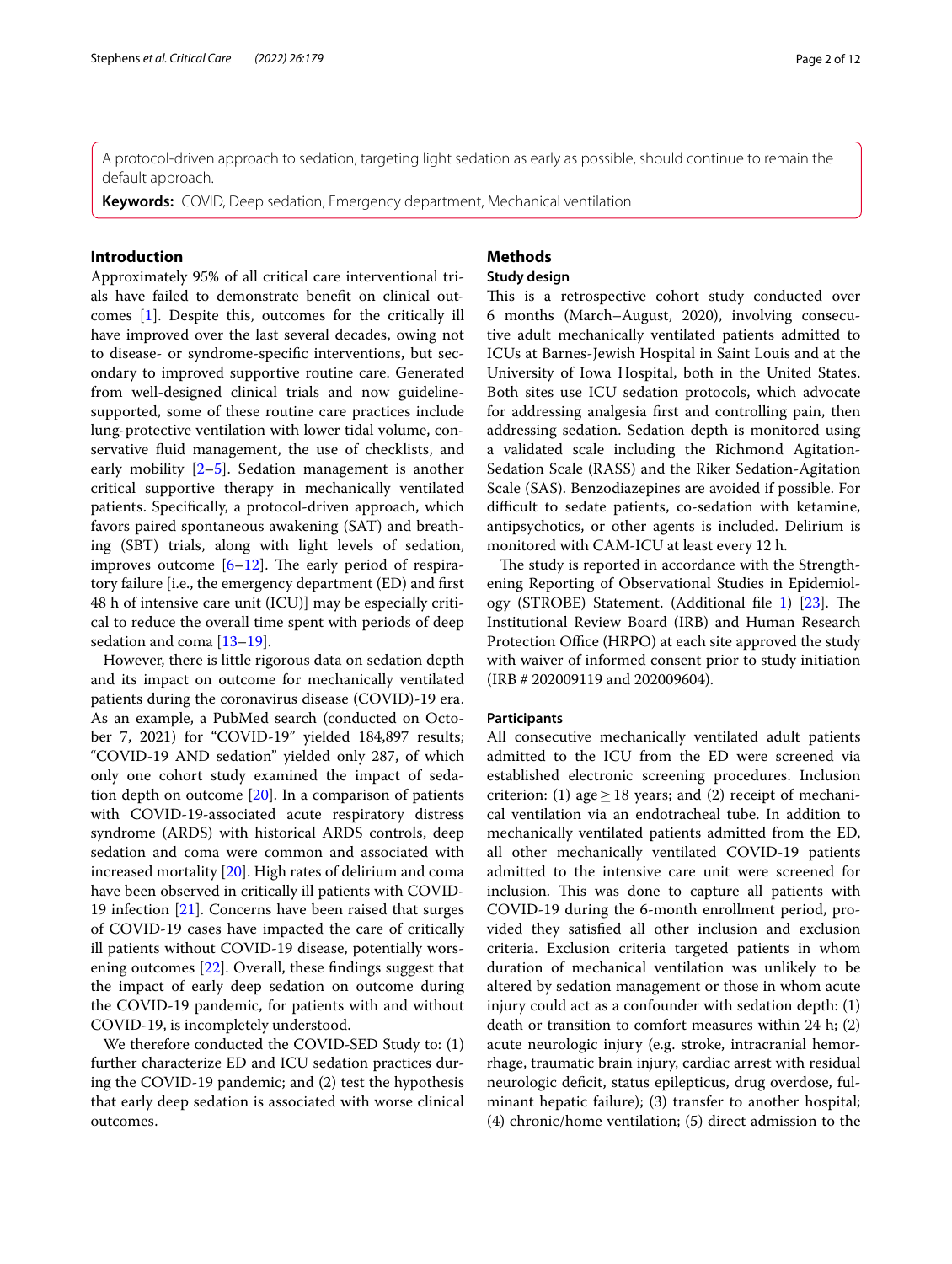operating room (OR) from the ED; and (6) extubation in the ED.

## **Assessments and outcome measures**

Clinical variables and outcome measures were objective to ensure ease of abstraction from the electronic medical record. Data were collected and entered into a database with Research Electronic Data Capture (REDCap) tools [[24,](#page-11-5) [25](#page-11-6)]. Team members were trained regarding data abstraction. Data quality checks were performed with manual and automated methods, and by enforcing plausible data ranges in the REDCap felds. Prior to analysis, the database was screened for implausible values and the electronic medical record was used to recheck any fagged data.

Baseline data including age, gender, weight, race, comorbid medical conditions, COVID-19 status, vital signs, laboratory values, indication for mechanical ventilation, and ventilator settings were recorded. Process of care variables included ED length of stay, antibiotic use, and vasopressor use. Illness severity was assessed with the modifed sequential organ failure assessment (SOFA) score [[26](#page-11-7), [27\]](#page-11-8). Indication for mechanical ventilation was obtained according to the notes in the electronic medical record and adjudicated by data abstractors.

Sedation-related data included induction agents and neuromuscular blockers used for endotracheal intubation. Analgesia- and sedation-related data from the ED and during the frst 48 h of ICU admission included opiates, propofol, benzodiazepines, dexmedetomidine, ketamine, haloperidol, quetiapine, gabapentin, and neuromuscular blockers (i.e., rocuronium, vecuronium, and cisatricurium).

Sedation depth was monitored and recorded according to standard routine care at each site. Deep sedation was defned as: (1) median RASS of−3 to−5; or (2) median SAS of  $1-3$  [[15–](#page-10-6)[17](#page-10-7), [28](#page-11-9)] during the first 48 h of care from admission to the ICU. We chose to select a median value to avoid biasing the results with temporarily increased sedation requirements during procedures or imaging that often occur early in patient course.

This period of early sedation was chosen for several reasons. First, early sedation depth appears to be an important contributor to outcome in mechanically ventilated patients. This is demonstrated by several studies which found deep sedation during the initial 48 h of mechanical ventilation to be associated with increased mechanical ventilation duration, mortality, incidence of delirium, and longer lengths of stay [\[14](#page-10-8)–[16,](#page-10-9) [19](#page-11-0)]. Second, this endpoint would allow for an account of the time spent in the ED, which has not been reported before during the COVID-19 pandemic.

Patients were followed until death or hospital discharge. The primary outcome was hospital mortality. Secondary outcomes include ventilator-, ICU-, and hospital-free days.

## **Statistical analysis**

Descriptive statistics and frequency distributions were used to assess baseline patient characteristics and sedation-related data according to sedation depth. Categorical data were compared with the chi-square test, and continuous data were compared using the independent samples *t*-test or Mann–Whitney *U* test after testing for normality of data. Time (in days) to mortality was assessed with the Kaplan–Meier survival estimate and log-rank test, comparing the early deep sedation and light sedation groups. A second Kaplan–Meier survival estimate was also calculated, which also included patients deeply sedated throughout the frst week of ICU care.

To examine the impact of early sedation depth on hospital mortality, a multivariable logistic regression model was used, following recommendations that covariates be selected a priori  $[29]$  $[29]$ . The model was adjusted for covariates previously associated with mortality in this cohort: (1) early deep sedation; (2) age; (3) illness severity; (4) indication for mechanical ventilation; and (5) COVID-19 status. All tests were two-tailed and a *p* value of<0.05 was considered statistically signifcant. Collinearity was assessed and the model used variables that contributed information that was statistically independent of the other variables in the model.

A post-hoc exploratory analysis was conducted after noting a signifcantly higher proportion of deeply sedated COVID-19 patients (Table [1](#page-3-0)). Taking a similar approach to the primary analysis, this secondary analysis analyzed and reported the baseline characteristics and sedationrelated data according to COVID-19 status. Additionally, we chose to adjust for race in this post-hoc analysis, given reported outcome diferences that had been observed according to race in COVID-19 [\[30](#page-11-11)]. To further explore if deep sedation remained independently associated with worse clinical outcomes, a separate multivariable model was conducted on patients positive for COVID-19.

From prior work regarding the impact of early deep sedation on outcome, we estimated that approximately two-thirds of the cohort would experience early deep sedation, with a mortality of 25% in the early deep sedation group versus 10% in the light sedation group [\[19](#page-11-0)]. For 80% power and alpha of 0.05, we estimated a sample size of 219 (82 light sedation, 137 deep sedation) would be required. Based on our prior work regarding mechanically ventilated patients at each site, we were confdent that a 6-month enrollment window would be sufficient to accrue the necessary sample size [\[17,](#page-10-7) [18](#page-10-10), [31–](#page-11-12)[34](#page-11-13)].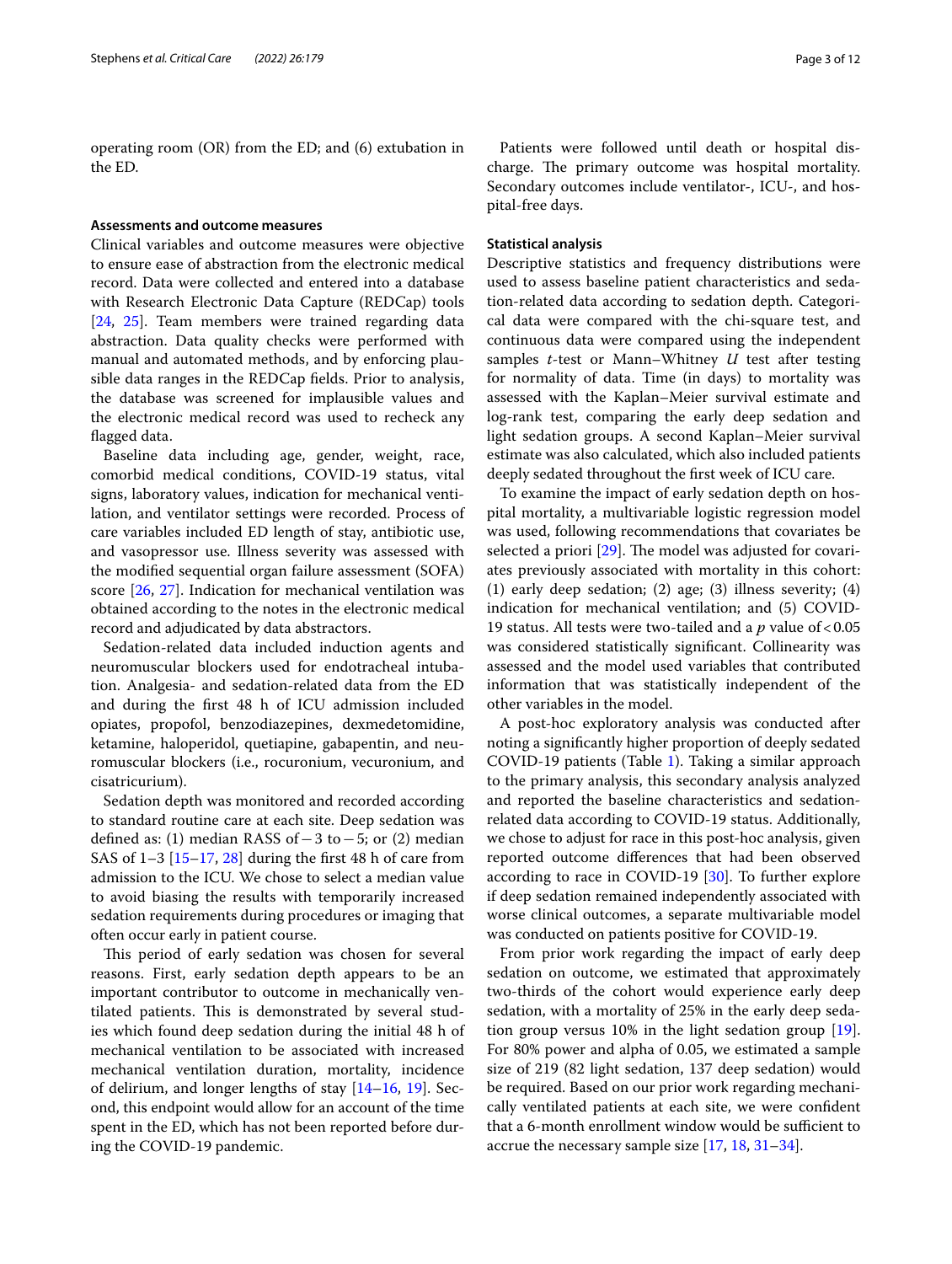<span id="page-3-0"></span>**Table 1** Characteristics of mechanically ventilated patients based on early sedation depth status

## **Early sedation depth status**

| <b>Baseline characteristics</b>          | <b>Light sedation</b> | Deep sedation  | P value |
|------------------------------------------|-----------------------|----------------|---------|
|                                          | $(n=108)$             | $(n=283)$      |         |
| Age (yr)                                 | 55.2 (19.4)           | 56.4 (16.6)    | 0.53    |
| Gender                                   |                       |                |         |
| Male, n (%)                              | 65 (60.2)             | 169 (59.7)     | 0.93    |
| Female, n (%)                            | 43 (39.8)             | 114(40.3)      |         |
| Body mass index (kg/m <sup>2</sup> )     | 29.5 (8.6)            | 30.0 (9.6)     | 0.61    |
| Race, n (%)                              |                       |                |         |
| White                                    | 42 (38.9)             | 138 (48.8)     | 0.48    |
| Black                                    | 58 (53.7)             | 120 (42.4)     |         |
| Hispanic                                 | 3(2.8)                | 10(3.5)        |         |
| Asian                                    | 1(0.9)                | 4(1.4)         |         |
| Native American                          | 0(0.0)                | 1(0.3)         |         |
| Other                                    | 4(3.7)                | 10(3.5)        |         |
| Comorbidities, n (%)                     |                       |                |         |
| Dementia                                 | 8(7.4)                | 28 (9.9)       | 0.45    |
| Diabetes mellitus                        | 30 (27.8)             | 106 (37.5)     | 0.07    |
| Cirrhosis                                | 6(5.6)                | 13(4.6)        | 0.69    |
| $\ensuremath{\mathsf{CHF}}$              | 15 (13.9)             | 51 (18.0)      | 0.33    |
| ESRD/Dialysis                            | 9(8.3)                | 20(7.1)        | 0.67    |
| COPD                                     | 18 (16.7)             | 52 (18.4)      | 0.69    |
| Immunosuppression                        | 4(3.7)                | 18(6.4)        | 0.31    |
| Malignancy                               | 11(10.2)              | 36 (12.7)      | 0.49    |
| Alcohol abuse                            | 16 (14.8)             | 27 (9.5)       | 0.14    |
| Psychiatric*                             | 37 (34.3)             | 83 (29.3)      | 0.35    |
| Positive for COVID-19                    | 44 (40.7)             | 159 (56.2)     | 0.01    |
| Temperature (Celsius)                    | 36.9(1.3)             | 37.0 (1.4)     | 0.31    |
| Blood pressure (mmHg)                    |                       |                |         |
| Systolic                                 | 132.7 (34.4)          | 128.0 (29.8)   | 0.19    |
| Diastolic                                | 82.0 (24.2)           | 79.5 (21.6)    | 0.33    |
| Lactate (mmol/L)                         | $2.0(1.3-3.1)$        | $2.1(1.3-3.4)$ | 0.61    |
| Creatinine (mg/dl)                       | $1.1(0.8-1.8)$        | $1.2(0.9-2.3)$ | 0.1     |
| Hemoglobin (g/dl)                        | 12.4(2.5)             | 12.4(2.5)      | 0.85    |
| pH                                       | 7.30(0.12)            | 7.30 (0.12)    | 0.95    |
| PaO <sub>2</sub>                         | 137.0 (70.9)          | 121.0 (76.9)   | 0.23    |
| PaO <sub>2</sub> :FiO <sub>2</sub>       | 241.3 (161.0)         | 184.8 (148.3)  | 0.04    |
| PaCO <sub>2</sub>                        | 49.4 (16.9)           | 48.7 (19.9)    | 0.77    |
| SOFA** (illness severity)                | 4.5(2.6)              | 5.3(2.5)       | 0.01    |
| Reason for mechanical ventilation, n (%) |                       |                |         |
| Sepsis                                   | 14(13.0)              | 44 (15.5)      | 0.01    |
| Trauma                                   | 18 (16.7)             | 23(8.1)        |         |
| COPD                                     | 17(15.7)              | 48 (17.0)      |         |
| Drug overdose                            | 12(11.1)              | 12(4.2)        |         |
| CHF/pulmonary edema                      | 10(9.3)               | 22(7.8)        |         |
| Other                                    | 13 (12.0)             | 76 (26.9)      |         |
| Cardiac arrest                           | 4(3.7)                | 10(3.5)        |         |
| Altered mental status                    | 10(9.3)               | 21(7.4)        |         |
| Angioedema                               | 1(0.9)                | 5(1.8)         |         |
|                                          |                       |                |         |
| Neuromuscular weakness                   | 1(0.5)                | 0(0.0)         |         |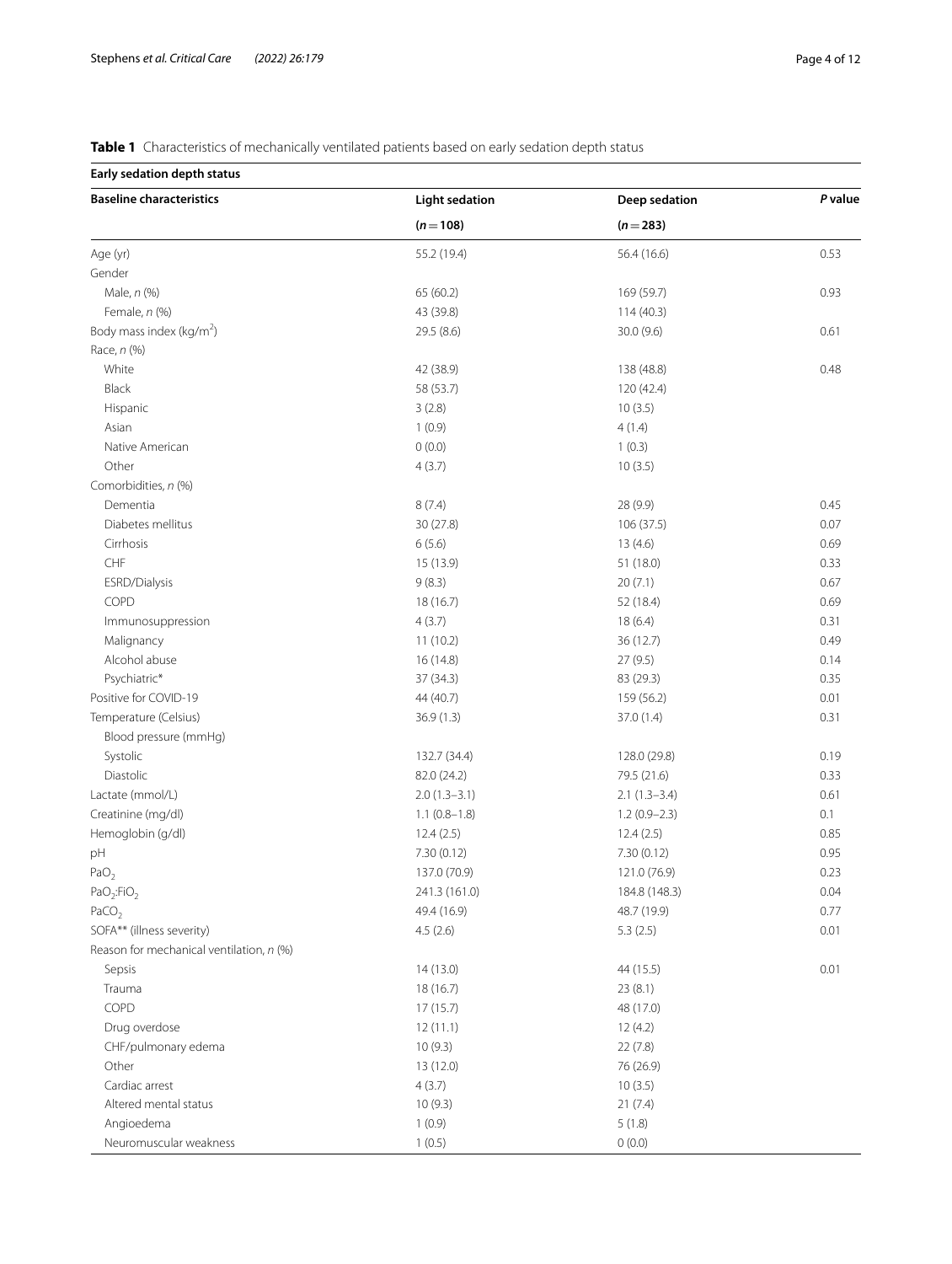## **Table 1** (continued)

| Early sedation depth status      |                  |                   |         |  |  |
|----------------------------------|------------------|-------------------|---------|--|--|
| <b>Baseline characteristics</b>  | Light sedation   | Deep sedation     | P value |  |  |
|                                  | $(n=108)$        | $(n=283)$         |         |  |  |
| Airway protection                | 8(7.4)           | 22(7.8)           |         |  |  |
| Tidal volume (mL/kg PBW)         | $6.6(6.1 - 7.3)$ | $6.5(6.0 - 7.3)$  | 0.24    |  |  |
| PEEP (cm H <sub>2</sub> O)       | $6.5(5.0-10.0)$  | $8.0(5.0 - 12.0)$ | < 0.01  |  |  |
| Fraction of inspired oxygen (%)  | 64.8 (25.9)      | 74.9 (26.2)       | < 0.01  |  |  |
| Process of care variables        |                  |                   |         |  |  |
| ED length of stay (h)            | $5.9(3.8-8.3)$   | $4.0(2.5-6.1)$    | < 0.01  |  |  |
| Antibiotics for infection, n (%) | 50 (47.6)        | 119 (44.2)        | 0.56    |  |  |
| Vasopressor infusion, n (%)      | 26(24.3)         | 72 (25.9)         | 0.75    |  |  |

CHF, congestive heart failure; ESRD, end-stage renal disease; COPD, chronic obstructive pulmonary disease; SOFA, sequential organ failure assessment score; PEEP, positive end-expiratory pressure; ED, emergency department

Continuous variables are reported as mean (standard deviation) and median (interquartile range)

\*Schizophrenia, bipolar disorder, major depression, anxiety

\*\*Modifed score, which excludes Glasgow Coma Scale

## **Results**

The data presented here was from the first 6 months of the COVID-19 pandemic and we recognize that practices have evolved dramatically since March of 2020.

## **Study population**

Eight hundred eighty-one patients were assessed for eligibility, and 391 comprised the fnal study population (Fig. [1\)](#page-4-0). Baseline characteristics according to early sedation depth status are in Table [1.](#page-3-0) Deeply sedated patients had a higher proportion of patients with COVID-19, and a lower partial pressure of arterial oxygenation to fraction of inspired oxygen ratio (PaO2:FiO2).

## **Medications administered**

Medications used for endotracheal intubation are reported in Additional fle [2:](#page-9-1) Table S1. Sedation variables for the 244 patients that were mechanically ventilated in the ED are in Additional file [3:](#page-9-2) Table S2. ICU sedation variables for the frst 48 h of admission are in Table [2](#page-5-0). Deeply sedated patients received higher cumulative doses of fentanyl, propofol, midazolam, hydromorphone, and

<span id="page-4-0"></span>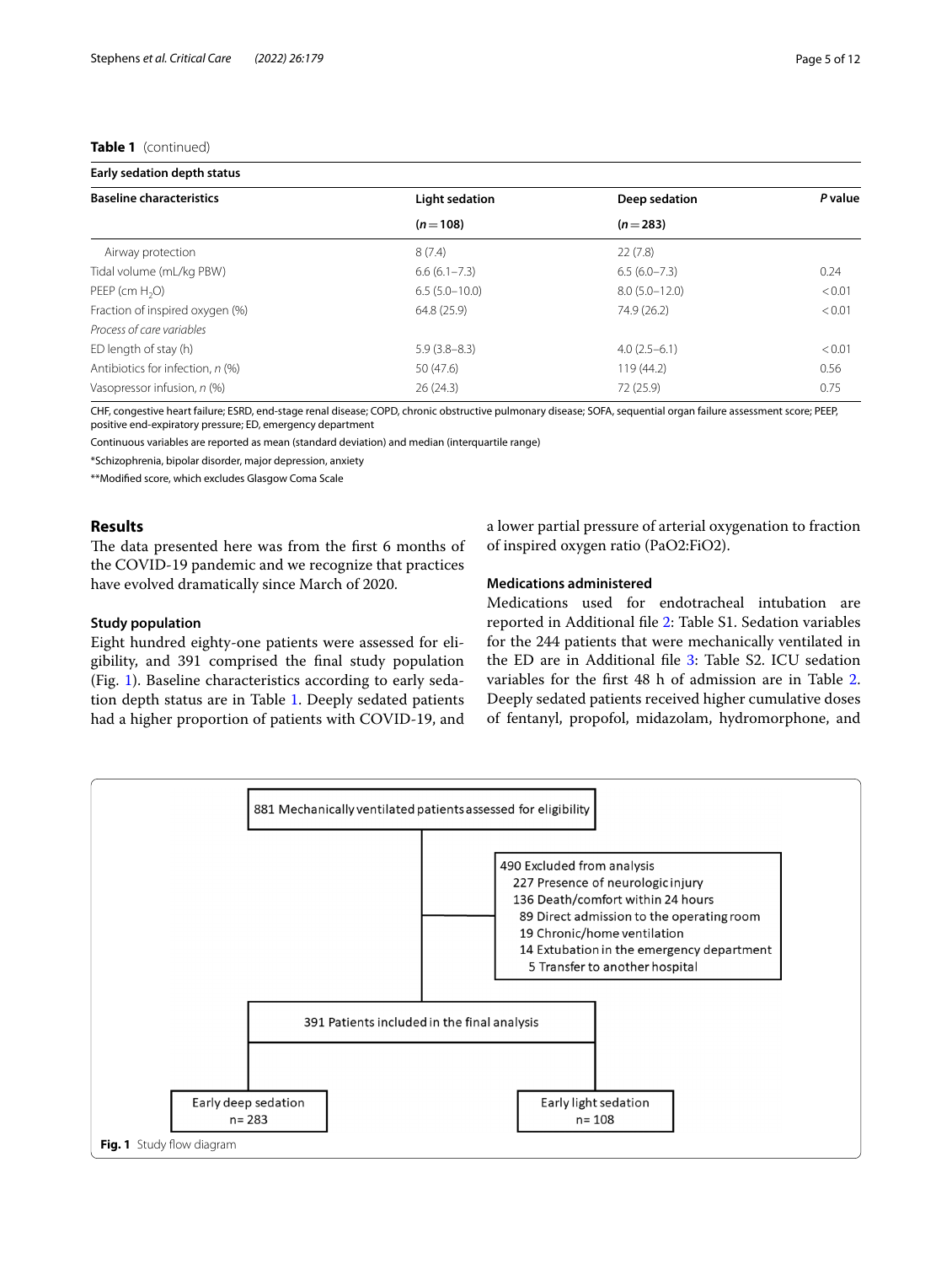<span id="page-5-0"></span>**Table 2** Sedation variables in the intensive care unit during the first 48 h of admission, according to sedation depth

**Early sedation depth status**

|                                            | <b>Light sedation</b><br>$(n=108)$ | Deep sedation<br>$(n=283)$ | р      |
|--------------------------------------------|------------------------------------|----------------------------|--------|
| Sedative drug                              |                                    |                            |        |
| Propofol                                   |                                    |                            |        |
| n(%)                                       | 85 (78.7)                          | 222 (78.4)                 | 0.96   |
| Cumulative dose (mg)                       | 1526 (600-4914)                    | 4047 (1507-8109)           | < 0.01 |
| Midazolam                                  |                                    |                            |        |
| n(%)                                       | 35 (32.4)                          | 115 (40.6)                 | 0.14   |
| Cumulative dose (mg)                       | $12.0(3.0-54.0)$                   | 19.0 (5.0-152.0)           | 0.09   |
| Dexmedetomidine                            |                                    |                            |        |
| n(%)                                       | 50 (46.3)                          | 93 (32.9)                  | 0.01   |
| Cumulative dose (mcg/kg)                   | $4.6(2.0-9.5)$                     | $7.0(2.1 - 17.8)$          | 0.08   |
| Lorazepam                                  |                                    |                            |        |
| n(%)                                       | 11(10.2)                           | 27(9.5)                    | 0.85   |
| Cumulative dose (mg)                       | $3.0(1.0-12.0)$                    | $2.0(1.0-3.0)$             | 0.32   |
| Ketamine                                   |                                    |                            |        |
| n(%)                                       | 10(9.3)                            | 38 (13.4)                  | 0.26   |
| Cumulative dose (mg)                       | 87.5 (50.0-250.0)                  | 675.0 (187.5-2050.0)       | < 0.01 |
| Haloperidol                                |                                    |                            |        |
| n(%)                                       | 9(8.3)                             | 13(4.6)                    | 0.15   |
| Cumulative dose (mg)                       | $5.0(5.0-10.0)$                    | $5.0(5.0-10.0)$            | 0.95   |
| Quetiapine                                 |                                    |                            |        |
| n(%)                                       | 4(3.7)                             | 12(4.2)                    | 0.81   |
| Cumulative dose (mg)                       | 37.5 (25.0-237.5)                  | 200.0 (31.3-287.5)         | 0.91   |
| Gabapentin                                 |                                    |                            |        |
| n(%)                                       | 11(10.2)                           | 11(3.9)                    | 0.02   |
| Cumulative dose (mg)                       | 600.0 (300.0-2100.0)               | 1200 (300-2100)            | 0.33   |
| Analgesic drug                             |                                    |                            |        |
| Fentanyl                                   |                                    |                            |        |
| n(%)                                       | 92 (85.2)                          | 240 (84.8)                 | 0.93   |
| Cumulative dose (mcg)                      | 3175 (1206-6330)                   | 3950 (1600-6950)           | 0.09   |
| Hydromorphone                              |                                    |                            |        |
| n(%)                                       | 12(11.1)                           | 49 (17.3)                  | 0.13   |
| Cumulative dose (mg)                       | $2.5(1.0-17.8)$                    | $9.0(3.0 - 69.0)$          | 0.04   |
| Oxycodone                                  |                                    |                            |        |
| n(%)                                       | 18(16.7)                           | 28 (9.9)                   | 0.06   |
| Cumulative dose (mg)                       | 17.5 (10.0-32.5)                   | 20.0 (10.0-40.0)           | 0.96   |
| Morphine                                   |                                    |                            |        |
| n(% )                                      | 1(0.9)                             | 7(2.5)                     | 0.33   |
| Cumulative dose (mg)                       | 2.0 (NA)                           | $6.5(2.0-12.8)$            | 0.57   |
| Neuromuscular blocker, n (%)               | 4(2.1)                             | 84 (41.4)                  | < 0.01 |
| RASS level ICU day 1                       | $-1$ (-2 to -0)                    | $-3(-4 to -2)$             | < 0.01 |
| SAS level ICU day 1                        | $4(4-4)$                           | $3(2-4)$                   | < 0.01 |
| RASS level ICU day 2                       | $-1$ ( $-2$ to 0)                  | $-3(-5t0-2)$               | < 0.01 |
| SAS level ICU day 2                        | $4(4-4)$                           | $3(3-4)$                   | < 0.01 |
| RASS level ICU days 3-7                    | $-1$ ( $-2$ to 0)                  | $-3(-4 to -1)$             | < 0.01 |
| SAS level ICU days 3-7                     | $4(4-4)$                           | $3(3-4)$                   | < 0.01 |
| Deep sedation ICU days 3-7, n (%)*         | 14 (18.4)                          | 128 (53.8)                 | < 0.01 |
| Deep sedation until death, n (%)<br>0(0.0) |                                    | 94 (33.2)                  | < 0.01 |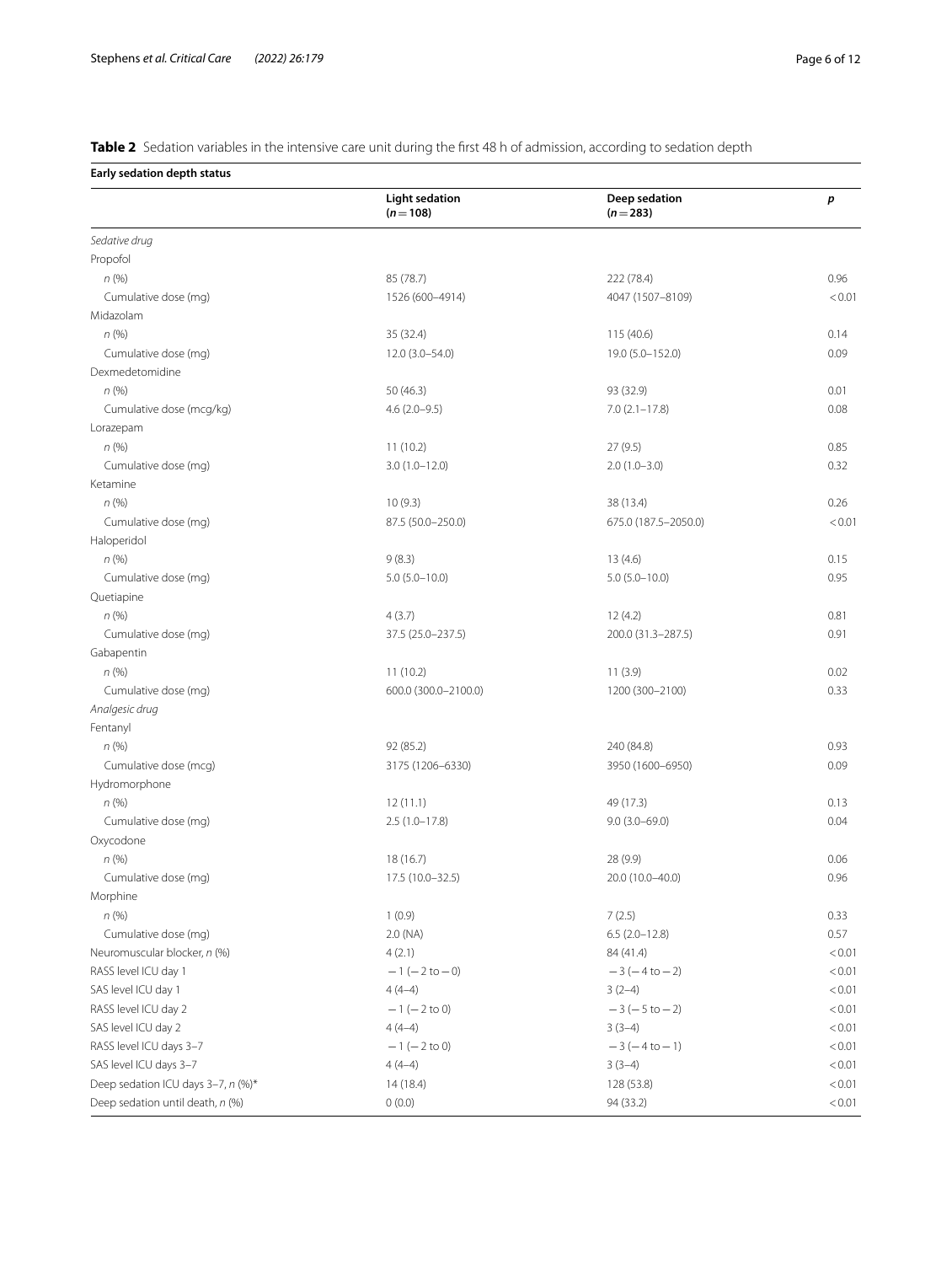### **Table 2** (continued)

ICU, intensive care unit; RASS, Richmond Agitation-Sedation Scale \* Denominator is 314 (238 deep sedation group and 76 light sedation group)

ketamine when compared to the light sedation group. In addition, deeply sedated patients received neuromuscular blockers more frequently  $(41.4\% \text{ vs. } 2.1\%, p < 0.01)$ .

## **Depth of sedation**

Deep sedation occurred in 72.4% of all patients (both COVID-19 and non-COVID-19 cohorts) during the frst 48 h. Sedation levels difered signifcantly (*p*<0.01 for each) between the deep sedation and light sedation groups during this period. This difference persisted through the frst seven days of mechanical ventilation (Table [2](#page-5-0)), such that 128 (53.8%) patients in the deep sedation group experienced deep sedation during the frst week of ICU care, as compared to 14 (18.4%) patients in the light sedation group,  $p < 0.01$ . Ninety-four (33.2%) deeply sedated patients remained deeply sedated until death, compared to 0 (0.0%) patients in the light sedation group,  $p < 0.01$ .

#### **Subgroup analyses**

Baseline characteristics according to COVID-19 status are in Additional fle [4:](#page-9-3) Table S3. ED sedation variables are in Additional fle [5:](#page-9-4) Table S4, and ICU sedation variables from the frst 48 h are in Table [3.](#page-7-0) No signifcant differences in medication doses were observed in the ED. In the ICU, COVID-19 patients received signifcantly higher cumulative doses of fentanyl, propofol, midazolam, hydromorphone, and ketamine when compared to non-COVID patients. COVID-19 patients also received neuromuscular blockers more frequently than non-COVID patients in the ICU (41.4% vs. 2.1%,  $p < 0.01$ ). COVID-19 patients experienced deep sedation more frequently early and throughout the first week of ICU care  $(p < 0.01)$ for all). Seventy-eight (38.4%) COVID patients remained deeply sedated until death, compared to 16 (8.5%) non-COVID patients.

## **Clinical outcomes**

Table [4](#page-8-0) shows that in the unadjusted analysis of clinical outcomes according to sedation depth, deep sedation patients experienced fewer ventilator-, ICU-, and hospital-free days, and greater mortality (30.4% versus 11.1%) when compared to light sedation  $(p<0.01$  for all). On Kaplan–Meier analysis, survival diverged signifcantly between the early deep sedation and light sedation groups (log-rank *p*<0.01, Fig. [2](#page-8-1)). After adjusting for confounders (Additional fle [6](#page-9-5): Table S5), early deep sedation remained signifcantly associated with higher mortality (adjusted OR 3.44; 95% CI 1.65–7.17; *p*<0.01).

In the subgroup analysis (Additional fle [7](#page-9-6): Table S6), similar unadjusted clinical outcomes according to COVID status were seen, such that COVID patients experienced fewer ventilator-, ICU-, and hospital-free days  $(p<0.01$  for all). Mortality was  $41.4\%$  in COVID patients versus 7.4% in non-COVID patients  $(p < 0.01)$ . After adjusting for confounders (Additional file [7](#page-9-5): Table S6), early deep sedation remained signifcantly associated with higher mortality (adjusted OR 2.76; 95% CI 1.26–6.06;  $p < 0.01$ ), though illness severity remained an important variable in this analysis.

## **Discussion**

Given the importance of high-quality supportive therapies in critical illness, the potential impact of early sedation depth on clinical outcomes, and a dearth of early sedation data in the COVID-19 era, we conducted the COVID-SED study to characterize ED and early ICU sedation practices during the COVID-19 pandemic and assess the impact of early deep sedation on clinical outcomes. We found that over 70% of mechanically ventilated patients experienced early deep sedation, with signifcant diferences in cumulative medication doses and neuromuscular blockade. In addition, early deep sedation frequently persisted throughout the frst week of mechanical ventilation and was negatively associated with outcome.

Our most important fnding was an association between early deep sedation and worse clinical outcomes. Early deep sedation was associated with fewer ventilator-, ICU-, and hospital-free days, and increased hospital mortality. These results remained significant after adjustment for confounders and were consistent in the subgroup of patients with COVID. Our fndings are supported by prior work in the pre-COVID era, which showed the negative relationship between early deep sedation and patient-centered clinical outcomes [[14](#page-10-8)[–19](#page-11-0)]. Additionally, these fndings are congruent with a recent analysis that examined the impact of deep sedation in a comparison of patients with COVID-associated ARDS with non-COVID historical controls  $[20]$  $[20]$  $[20]$ . The findings of the COVID-SED Study are further support of a guideline- and protocol-driven approach to sedation management, regardless of COVID status [\[35\]](#page-11-14).

A second important fnding is the characterization of sedation practices during the frst wave of the COVID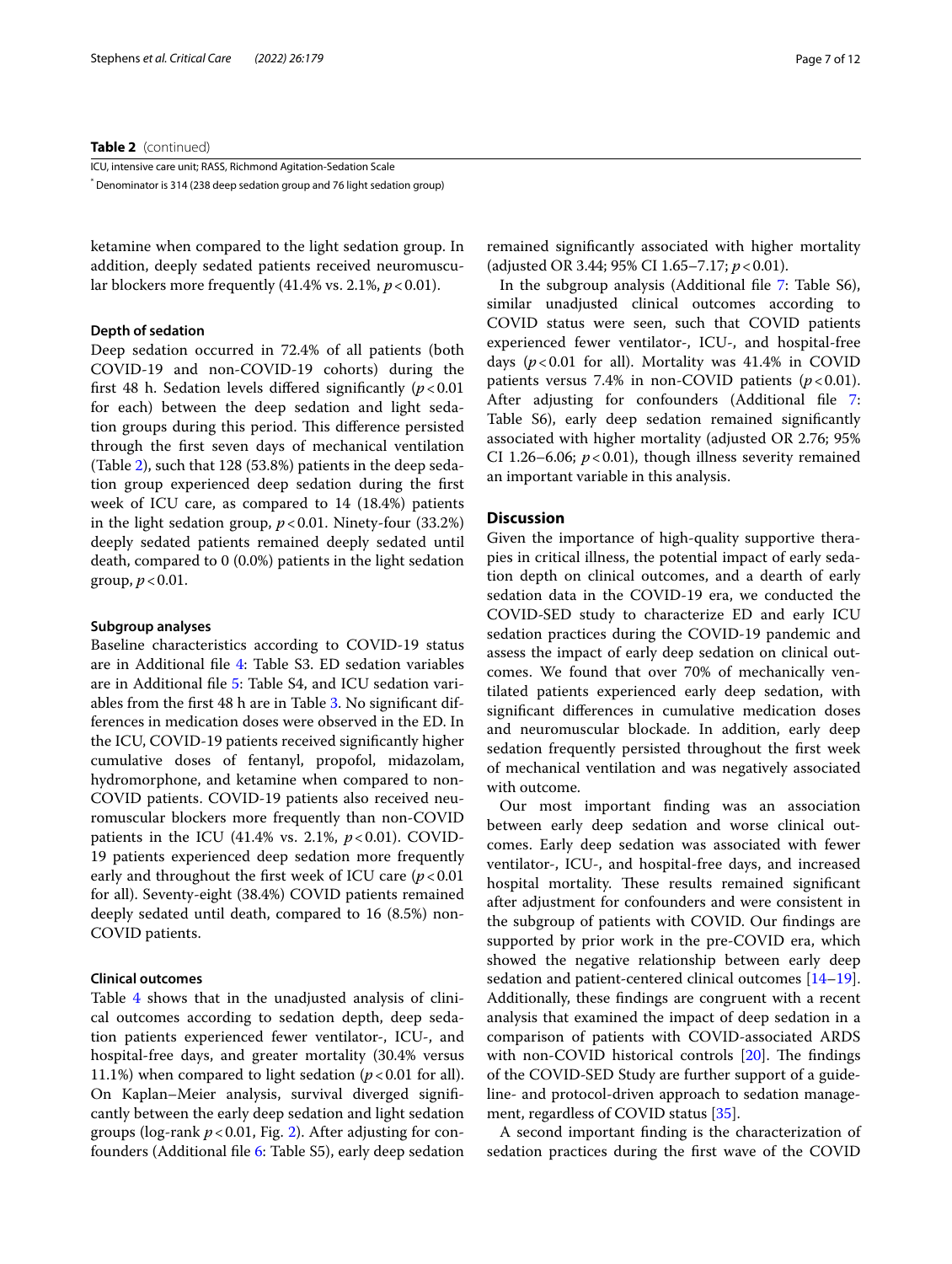<span id="page-7-0"></span>**Table 3** Sedation variables in the intensive care unit during the frst 48 h of admission, according to COVID status

**COVID status**

| Drug                                | Non-COVID                                 | COVID                         | $\boldsymbol{p}$ |
|-------------------------------------|-------------------------------------------|-------------------------------|------------------|
|                                     | $(n=188)$                                 | $(n=203)$                     |                  |
| Fentanyl                            |                                           |                               |                  |
| n(%)                                | 148 (78.7)                                | 184 (90.6)                    | < 0.01           |
| Cumulative dose (mcg)               | 1562 (509-4063)                           | 5350 (3275-8050)              | < 0.01           |
| Propofol                            |                                           |                               |                  |
| n(%)                                | 143 (76.1)                                | 164 (80.8)                    | 0.26             |
| Cumulative dose (mg)                | 2324 (1021-6443)                          | 4047 (1227-8127)              | 0.02             |
| Midazolam                           |                                           |                               |                  |
| n(%)                                | 36 (19.1)                                 | 114 (56.2)                    | < 0.01           |
| Cumulative dose (mg)                | $4.0(2.0-30.0)$                           | 31.5 (5.0-155.0)              | < 0.01           |
| Dexmedetomidine                     |                                           |                               |                  |
| n(%)                                | 91 (48.4)                                 | 52 (25.6)                     | < 0.01           |
| Cumulative dose (mcg/kg)            | $5.3(2.2 - 15.4)$                         | $5.3(1.6-13.1)$               | 0.67             |
| Lorazepam                           |                                           |                               |                  |
| n(%)                                | 17(9.0)                                   | 21(10.3)                      | 0.66             |
| Cumulative dose (mg)                | $2.0(1.5-11.0)$                           | $2.0(1.0-3.5)$                | 0.37             |
| Hydromorphone                       |                                           |                               |                  |
| n(%)                                | 38 (20.2)                                 | 23 (11.3)                     | 0.02             |
| Cumulative dose (mg)                | $4.5(2.0 - 11.0)$                         | 71.0 (9.0-108.0)              | < 0.01           |
| Oxycodone                           |                                           |                               |                  |
| n(%)                                | 28 (14.9)                                 | 18 (8.9)                      | 0.07             |
| Cumulative dose (mg)                | 17.5 (10.0-37.5)                          | 20.0 (10.0-35.0)              | 0.76             |
| Morphine                            |                                           |                               |                  |
| n(%)                                | 1(0.5)                                    | 7(3.4)                        | 0.04             |
| Cumulative dose (mg)                | 8.0 (NA)                                  | $3.5(2.0-12.8)$               | 0.86             |
| Ketamine                            |                                           |                               |                  |
| n(%)                                | 16(8.5)                                   | 32 (15.8)                     | 0.03             |
| Cumulative dose (mg)                | 92.5 (50.0-350.0)                         | 950.0 (234.0-2050.0)          | < 0.01           |
| Haloperidol                         |                                           |                               |                  |
| n(%)                                | 14(7.4)                                   | 8(3.9)                        | 0.13             |
| Cumulative dose (mg)                | $5.0(5.0 - 11.3)$                         | $5.0(5.0 - 8.8)$              | 0.37             |
| Quetiapine                          |                                           |                               |                  |
| n(%)                                | 5(2.7)                                    |                               | 0.17             |
| Cumulative dose (mg)                | 50.0 (37.5-300.0)                         | 11(5.4)<br>200.0 (25.0-250.0) | 0.91             |
| Gabapentin                          |                                           |                               |                  |
| n(%)                                | 13 (6.9)                                  | 9(4.4)                        | 0.29             |
|                                     |                                           |                               |                  |
| Cumulative dose (mg)                | 600.0 (300.0-2100.0)                      | 800.0 (350.0-2100.0)          | 0.85             |
| Neuromuscular blocker               |                                           |                               |                  |
| n(%)                                | 4(2.1)                                    | 84 (41.4)                     | < 0.01           |
| RASS level ICU day 1                | $-2(-3 to -1)$                            | $-3(-4 to -2)$                | < 0.01           |
| SAS level ICU day 1                 | $3(3-4)$                                  | $2(1-4)$<br>$-3(-5 to -2)$    | < 0.01           |
|                                     | RASS level ICU day 2<br>$-1$ ( $-2$ to 0) |                               | < 0.01           |
| SAS level ICU day 2                 | $4(3-4)$                                  | $3(1-3)$                      | < 0.01           |
| RASS level ICU days 3-7             | $0 (- 2 to 0)$                            | $-3(-5 to -2)$                | < 0.01           |
| SAS level ICU days 3-7              | $4(3-4)$                                  | $2(1-3)$                      | < 0.01           |
| Deep sedation ICU day 1, n (%)      | 73 (38.8)                                 | 118(58.1)                     | < 0.01           |
| Deep sedation ICU day 2, n (%)*     | 43 (25.9)                                 | 117 (60.6)                    | < 0.01           |
| Deep sedation ICU days 3-7, n (%)** | 25 (19.4)                                 | 109 (61.6)                    | < 0.01           |
| Deep sedation until death, n (%)    | 16(8.5)                                   | 78 (38.4)                     | < 0.01           |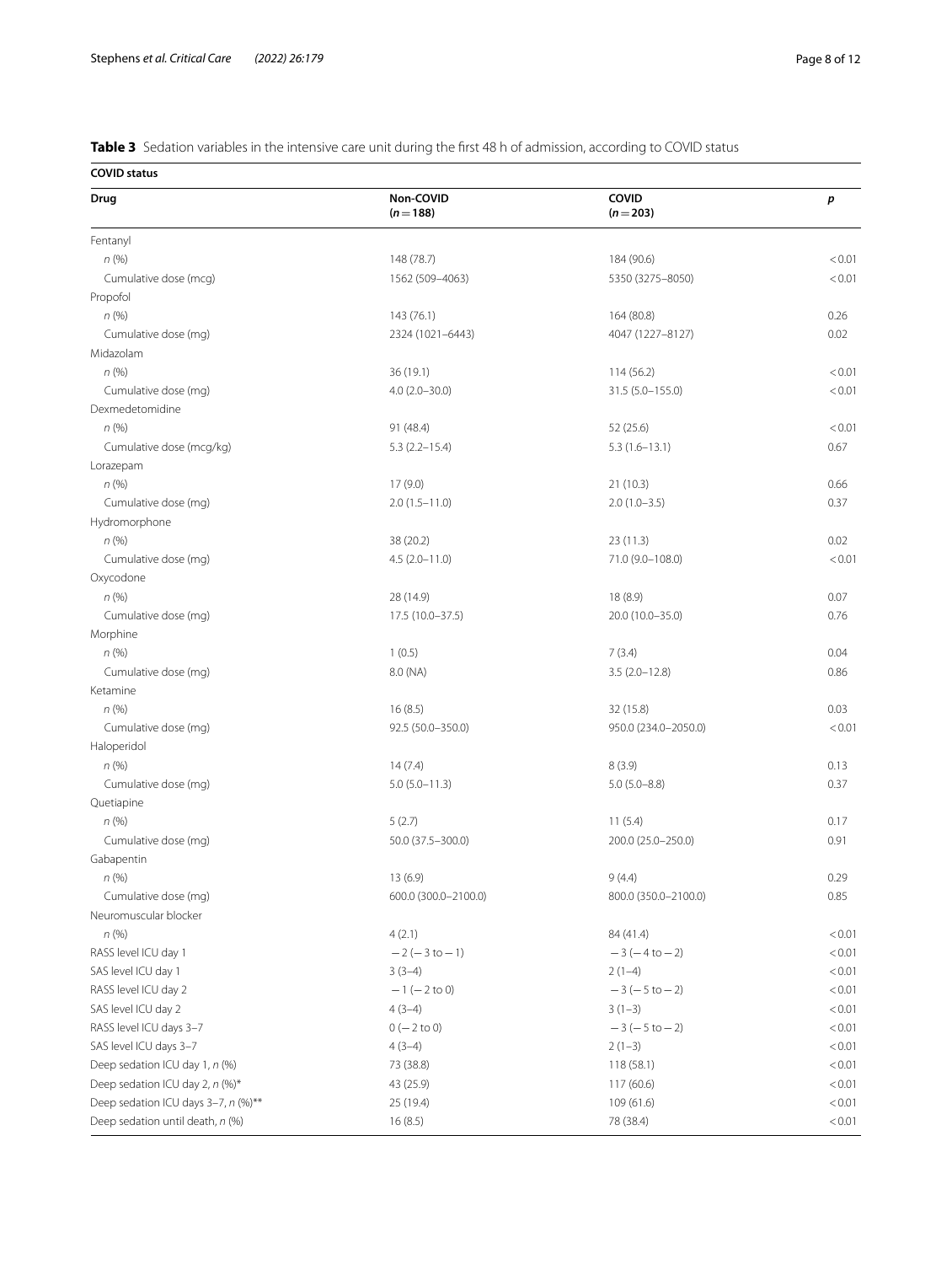## **Table 3** (continued)

ICU, intensive care unit; RASS, Richmond Agitation-Sedation Scale \*Denominator is 359 (193 COVID group and 166 non-COVID group) \*\*Denominator is 314 (185 COVID group and 129 non-COVID group)

<span id="page-8-0"></span>

| <b>Table 4</b> Unadjusted analysis of clinical outcomes according to |  |  |  |
|----------------------------------------------------------------------|--|--|--|
| early sedation depth                                                 |  |  |  |

| Outcome                 | Light<br>sedation<br>$(n=108)$ | Deep<br>sedation<br>$(n=283)$ | OR or<br>between-<br>group<br>difference<br>(95% CI) | р      |
|-------------------------|--------------------------------|-------------------------------|------------------------------------------------------|--------|
| Ventilator-free<br>days | 20.7(9.6)                      | 14.7(11.4)                    | $6.04(3.60 - 8.48)$                                  | < 0.01 |
| ICU-free days           | 18.3 (9.9)                     | 12.1(11.0)                    | $6.20(3.82 - 8.57)$                                  | < 0.01 |
| Hospital-free<br>days   | 13.8 (10.3)                    | 8.0(9.6)                      | 5.74 (3.56-7.92)                                     | < 0.01 |
| Mortality, n (%)        | 12(11.1)                       | 86 (30.4)                     | 3.49 (1.82-6.70)                                     | < 0.01 |

ICU, intensive care unit; OR, odds ratio; CI, confdence interval

pandemic. Sedation in the ED was similar to prior work, suggesting that the COVID era infuenced ED-based sedation little [\[17](#page-10-7)]. However, compared with pre-COVID work, sedation in the ICU saw an increased use and higher doses of fentanyl, benzodiazepines, and ketamine, which appeared largely driven by COVID status [\[17](#page-10-7)]. The occurrence rate of 72.4% of early deep sedation is also higher than that seen in recent pre-COVID publications and further highlights the rapidly adopted changes in sedation practice that occurred with the COVID pandemic  $[17, 19]$  $[17, 19]$  $[17, 19]$  $[17, 19]$  $[17, 19]$ . These findings are consistent with prior reports that documented high sedative and neuromuscular blockade use in COVID patients[\[20](#page-11-1), [21,](#page-11-2) [36](#page-11-15)[–39](#page-11-16)]. Further, our fndings highlight the static nature in the approach to sedation in the early deep sedation group:  $(1)$  > 50% experienced deep sedation throughout the first week of mechanical ventilation; and (2) 33% were deeply sedated until death. While not formally measured in this study, these results further suggest low adherence to the ABCDEF bundle, congruent with a prior international point prevalence study on ICU patients with COVID [[40\]](#page-11-17).

Another important fnding involves the sedation observed in non-COVID patients. Given the signifcant changes in supportive care observed during the onset of the COVID pandemic, it is reasonable to hypothesize

<span id="page-8-1"></span>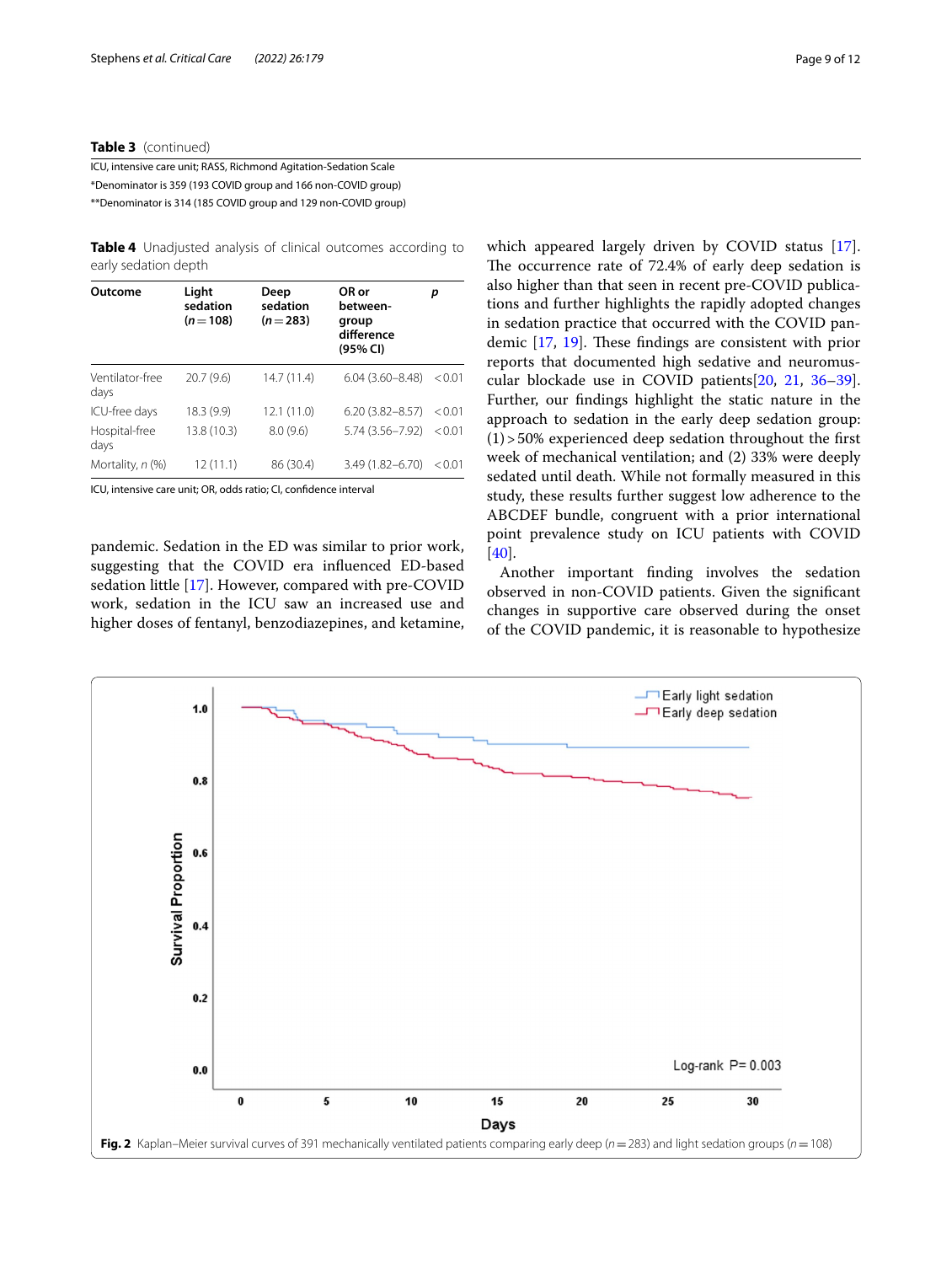that the care of non-COVID patients would have been altered as well. However, when compared to prior work, patients in the non-COVID group experienced sedation management, early deep sedation, and clinical outcomes similar to that seen in the pre-COVID era [\[17\]](#page-10-7). This suggests that the observed changes in the standards of critical care were isolated to COVID patients and further highlight the importance of continued assessments into protocol-driven supportive care in this cohort.

This work has several important limitations. This is one of the frst studies examining the impact of sedation depth on clinical outcomes during the COVID pandemic, yet it is relatively small and therefore prone to bias. As a two-center study, it is possible that these data are not truly representative and lack external validity. All data were obtained retrospectively and therefore subject to potential inaccuracies in routine documentation. The study design can only inform on association and not causation, and the ability to control for confounding is limited. Furthermore, we did not collect data on standardized pain monitoring scores due to variability in practice between diferent units and diferent hospitals in our study group. This is a potential significant confounder as inadequate analgesia may have played a role in greater sedative requirements.

In performing this study, we collected data regarding indication for mechanical ventilation. We acknowledge that adjudicating this variable is not straightforward and can be subjective. For example, a patient with COPD can be infected and therefore have sepsis and either could be the cause for respiratory failure. Recognizing that both acute respiratory failure and ARDS are broad syndromes that can have myriad causes, we recognize that the categorical defnition of this variable is a limitation of this study.

Deep sedation, and therefore the possible the need for it, overlapped with COVID status, and may also have been a marker of illness severity and the presence of ARDS. Moreover, deep sedation may be necessary to overcome the potentially injurious respiratory drive seen in COVID ARDS[[41\]](#page-11-18). Increased deep sedation incidence and duration may also be the result of increased sedation protocol violations during the COVID era. Our results are consistent with prior literature regarding the impact of early deep sedation on outcomes, and the association between deep sedation and mortality remained strong after adjusting for SOFA (which includes oxygenation). While this is encouraging and lends face validity, the relationship between early deep sedation and disease severity is difficult to truly separate through statistical methods. As such, these results should be viewed as hypothesisgenerating. These data were collected during the first 6 months of the COVID pandemic, and therefore may

not refect rapidly evolving COVID era sedation practices. However, this work highlights the importance of adhering to proven ICU principles, such as ventilator management to avoid asynchrony and judicious sedation use, and are informative for the potential of persistent COVID-19 or future viral pandemics [\[42](#page-11-19)]. Finally, depressed mental status and deeper sedation levels may have been secondary to COVID or concomitant intracranial abnormalities, as opposed to sedation management [[43\]](#page-11-20). We did not collect any neuroimaging data for this study, leaving this an unaddressed confounder.

## **Conclusion**

The management of sedation for mechanically ventilated patients in the ICU has been impacted by the COVID pandemic. Early deep sedation is common, especially among COVID-19 patients, and independently associated with worse clinical outcomes. A protocol-driven approach to sedation, targeting light sedation as early as possible, should continue to remain the default approach.

#### **Abbreviations**

ARDS: Acute respiratory distress syndrome; COVID: Coronavirus disease; ED: Emergency department; FiO2: Fraction of inspired oxygen; HRPO: Human Research Protection Office; ICU: Intensive care unit; IRB: Institutional Review Board; OR: Operating room; PaO2: Partial pressure of arterial oxygenation; RASS: Richmond Agitation-Sedation Scale; SAS: Sedation-Agitation Scale; SOFA: Sequential organ failure assessment; STROBE: Strengthening Reporting of Observational Studies in Epidemiology.

### **Supplementary Information**

The online version contains supplementary material available at [https://doi.](https://doi.org/10.1186/s13054-022-04042-9) [org/10.1186/s13054-022-04042-9](https://doi.org/10.1186/s13054-022-04042-9).

#### <span id="page-9-1"></span><span id="page-9-0"></span>**Additional fle 1**. STROBE checklist.

<span id="page-9-2"></span>**Additional fle 2: Table S1**. Medications used for endotracheal intubation based on early sedation depth status.

**Additional fle 3: Table S2**. Sedation variables, according to sedation depth, for the 244 patients that received mechanical ventilation in the emergency department.

<span id="page-9-4"></span><span id="page-9-3"></span>**Additional fle 4: Table S3**. Characteristics of mechanically ventilated patients based on presence of coronavirus disease.

**Additional fle 5: Table S4**. Sedation variables for the 244 patients that received mechanical ventilation in the emergency department, according to COVID status

<span id="page-9-6"></span><span id="page-9-5"></span>**Additional fle 6: Table S5**. Results of the multivariable logistic regression analysis for the primary outcome of mortality.

**Additional fle 7: Table S6**. (A) Unadjusted clinical outcomes according to COVID status, and (B) results of the multivariable logistic regression analysis for mortality in the subgroup of patients (*n*=203) that were positive for COVID.

#### **Author contributions**

RJS: conception and study design, acquisition of data, analysis and interpretation of data, drafting and revising the manuscript. EME: conception and study design, acquisition of data, analysis and interpretation of data, drafting and revising the manuscript. MJP: acquisition of data, analysis and interpretation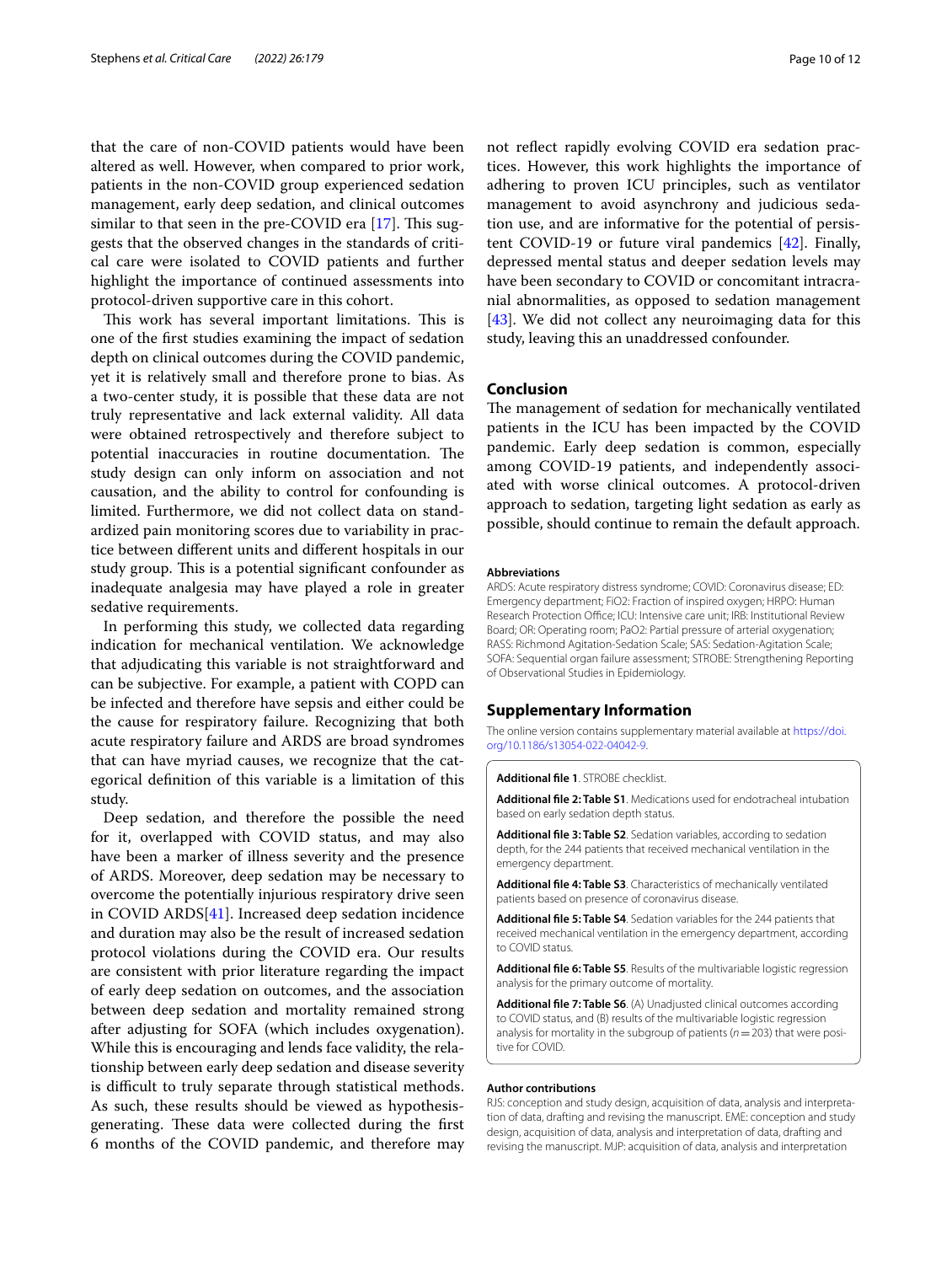of data, drafting and revising the manuscript. RDP: study design, acquisition of data, analysis and interpretation of data, drafting and revising the manuscript. HME: acquisition of data, analysis and interpretation of data, drafting and revising the manuscript. MW: acquisition of data, analysis and interpretation of data, drafting and revising the manuscript. HH: acquisition of data, analysis and interpretation of data, drafting and revising the manuscript. JAM: acquisition of data, analysis and interpretation of data, drafting and revising the manuscript. NB: acquisition of data, analysis and interpretation of data, drafting and revising the manuscript. BWR: conception and study design, acquisition of data, analysis and interpretation of data, drafting and revising the manuscript. MHK: conception, analysis and interpretation of data, drafting and revising the manuscript. NMM: conception and study design, acquisition of data, analysis and interpretation of data, drafting and revising the manuscript. BMF: conception and study design, acquisition of data, analysis and interpretation of data, drafting and revising the manuscript. All authors read and approved the fnal manuscript.

#### **Funding**

MHK is supported by the Barnes-Jewish Hospital Foundation. BMF is supported by the National Heart, Lung, and Blood Institute of the National Institutes of Health (NIH) under award number R34HL150404. The content is solely the responsibility of the authors and does not necessarily represent the official views of the NIH. Funders played no role in the following features of the study: study design, data collection, data management, data analysis, data interpretation, writing of the manuscript or decision to submit the manuscript for publication.

#### **Availability of data and materials**

The datasets used and/or analyzed during the current study are available from the corresponding author on reasonable request.

#### **Declarations**

#### **Ethics approval and consent to participate**

The Institutional Review Board (IRB) and Human Research Protection Office (HRPO) at each site approved the study with waiver of informed consent prior to study initiation (IRB # 202009119 and 202009604).

#### **Competing interests**

All authors report no competing interests.

#### **Guarantor statement**

BMF takes responsibility for the content of the manuscript as a whole.

#### **Notification of prior abstract publication/presentation**

Partial results from this study were presented at the Society of Critical Care Medicine (April, 2022) annual congress.

#### **Role of the sponsors**

Funders played no role in the following features of the study: study design, data collection, data management, data analysis, data interpretation, writing of the manuscript or decision to submit the manuscript for publication.

#### **Author details**

<sup>1</sup> Department of Emergency Medicine, Washington University School of Medicine in St. Louis, Campus Box 8054, St. Louis, MO 63110, USA. <sup>2</sup>Division of Critical Care, Departments of Emergency Medicine and Anesthesia, Roy J. and Lucille A. Carver College of Medicine, University of Iowa, 200 Hawkins Drive, 1008 RCP, Iowa City, IA 52242, USA. <sup>3</sup> Washington University School of Medicine in St. Louis, St. Louis, MO 63110, USA. <sup>4</sup>Carver College of Medicine, University of Iowa Hospitals and Clinics, Iowa City, USA.<sup>5</sup> Department of Emergency Medicine, Harvard-Afliated Emergency Medicine Residency, Mass General Brigham, Boston, MA 02115, USA. <sup>6</sup>Department of Emergency Medicine, Mount Sinai Morningside/West, New York, NY 10025, USA. <sup>7</sup> Department of Emergency Medicine, Cooper University Hospital, One Cooper Plaza, Camden, NJ K152, USA. <sup>8</sup> Division of Pulmonary and Critical Care Medicine, Department of Medicine, Washington University School of Medicine in St. Louis, St. Louis, MO 63110, USA. <sup>9</sup> Division of Critical Care, Departments of Anesthesiology and Emergency Medicine, Washington University School of Medicine in St. Louis, St. Louis, MO 63110, USA.

Received: 23 February 2022 Accepted: 25 May 2022

#### **References**

- <span id="page-10-0"></span>Harhay MO, Wagner J, Ratcliffe SJ, Bronheim RS, Gopal A, Green S, Cooney E, Mikkelsen ME, Kerlin MP, Small DS. Outcomes and statistical power in adult critical care randomized trials. Am J Respir Crit Care Med. 2014;189(12):1469–78.
- <span id="page-10-1"></span>2. Morris PE, Goad A, Thompson C, Taylor K, Harry B, Passmore L, Ross A, Anderson L, Baker S, Sanchez M. Early intensive care unit mobility therapy in the treatment of acute respiratory failure. Crit Care Med. 2008;36(8):2238–43.
- 3. Pronovost P, Needham D, Berenholtz S, Sinopoli D, Chu H, Cosgrove S, Sexton B, Hyzy R, Welsh R, Roth G. An intervention to decrease catheter-related bloodstream infections in the ICU. N Engl J Med. 2006;355(26):2725–32.
- 4. Network ARDS, Wheeler A, Bernard G, Thompson B, Hayden D, DeBoisblanc B. Comparison of two fuid-management strategies in acute lung injury. N Engl J Med. 2006;354(24):2564–75.
- <span id="page-10-2"></span>5. Acute Respiratory Distress Syndrome Network. Ventilation with lower tidal volumes as compared with traditional tidal volumes for acute lung injury and the acute respiratory distress syndrome. N Engl J Med. 2000;342(18):1301–8.
- <span id="page-10-3"></span>6. Girard TD, Kress JP, Fuchs BD, Thomason JW, Schweickert WD, Pun BT, Taichman DB, Dunn JG, Pohlman AS, Kinniry PA. Efficacy and safety of a paired sedation and ventilator weaning protocol for mechanically ventilated patients in intensive care (Awakening and Breathing Controlled trial): a randomised controlled trial. Lancet. 2008;371(9607):126–34.
- 7. Kollef MH, Levy NT, Ahrens TS, Schaif R, Prentice D, Sherman G. The use of continuous iv sedation is associated with prolongation of mechanical ventilation. Chest. 1998;114(2):541–8.
- 8. Kress JP, O'Connor MF, Pohlman AS, Olson D, Lavoie A, Toledano A, Hall JB. Sedation of critically ill patients during mechanical ventilation. A comparison of propofol and midazolam. Am J Respir Crit Care Med. 1996;153(3):1012–8.
- 9. Kress JP, Pohlman AS, O'Connor MF, Hall JB. Daily interruption of sedative infusions in critically ill patients undergoing mechanical ventilation. N Engl J Med. 2000;342(20):1471–7.
- 10. Mehta S, Burry L, Cook D, Fergusson D, Steinberg M, Granton J, Herridge M, Ferguson N, Devlin J, Tanios M. Daily sedation interruption in mechanically ventilated critically ill patients cared for with a sedation protocol: a randomized controlled trial. JAMA. 2012;308(19):1985–92.
- 11. Quenot J-P, Ladoire S, Devoucoux F, Doise J-M, Cailliod R, Cunin N, Aubé H, Blettery B, Charles PE. Efect of a nurse-implemented sedation protocol on the incidence of ventilator-associated pneumonia. Crit Care Med. 2007;35(9):2031–6.
- <span id="page-10-4"></span>12. Reade MC, Finfer S. Sedation and delirium in the intensive care unit. N Engl J Med. 2014;370(5):444–54.
- <span id="page-10-5"></span>13. Shehabi Y. The golden hours of ICU sedation: the clock is ticking. Crit Care Med. 2018;46(3):490–1.
- <span id="page-10-8"></span>14. Shehabi Y, Bellomo R, Kadiman S, Ti LK, Howe B, Reade MC, Khoo TM, Alias A, Wong Y-L, Mukhopadhyay A. Sedation intensity in the frst 48 hours of mechanical ventilation and 180-day mortality: a multinational prospective longitudinal cohort study. Crit Care Med. 2018;46(6):850–9.
- <span id="page-10-6"></span>15. Shehabi Y, Bellomo R, Reade MC, Bailey M, Bass F, Howe B, McArthur C, Seppelt IM, Webb S, Weisbrodt L. Early intensive care sedation predicts long-term mortality in ventilated critically ill patients. Am J Respir Crit Care Med. 2012;186(8):724–31.
- <span id="page-10-9"></span>16. Shehabi Y, Chan L, Kadiman S, Alias A, Ismail WN, Tan MATI, Khoo TM, Ali SB, Saman MA, Shaltut A. Sedation depth and long-term mortality in mechanically ventilated critically ill adults: a prospective longitudinal multicentre cohort study. Intensive Care Med. 2013;39(5):910–8.
- <span id="page-10-7"></span>17. Fuller BM, Roberts BW, Mohr NM, Knight WA IV, Adeoye O, Pappal RD, Marshall S, Alunday R, Dettmer M, Goyal M, et al. The ED-SED study: a multicenter, prospective cohort study of practice patterns and clinical outcomes associated with emergency department sedation for mechanically ventilated patients. Crit Care Med. 2019;47(11):1539–48.
- <span id="page-10-10"></span>18. Stephens RJ, Ablordeppey E, Drewry AM, Palmer C, Wessman BT, Mohr NM, Roberts BW, Liang SY, Kollef MH, Fuller BM. Analgosedation practices